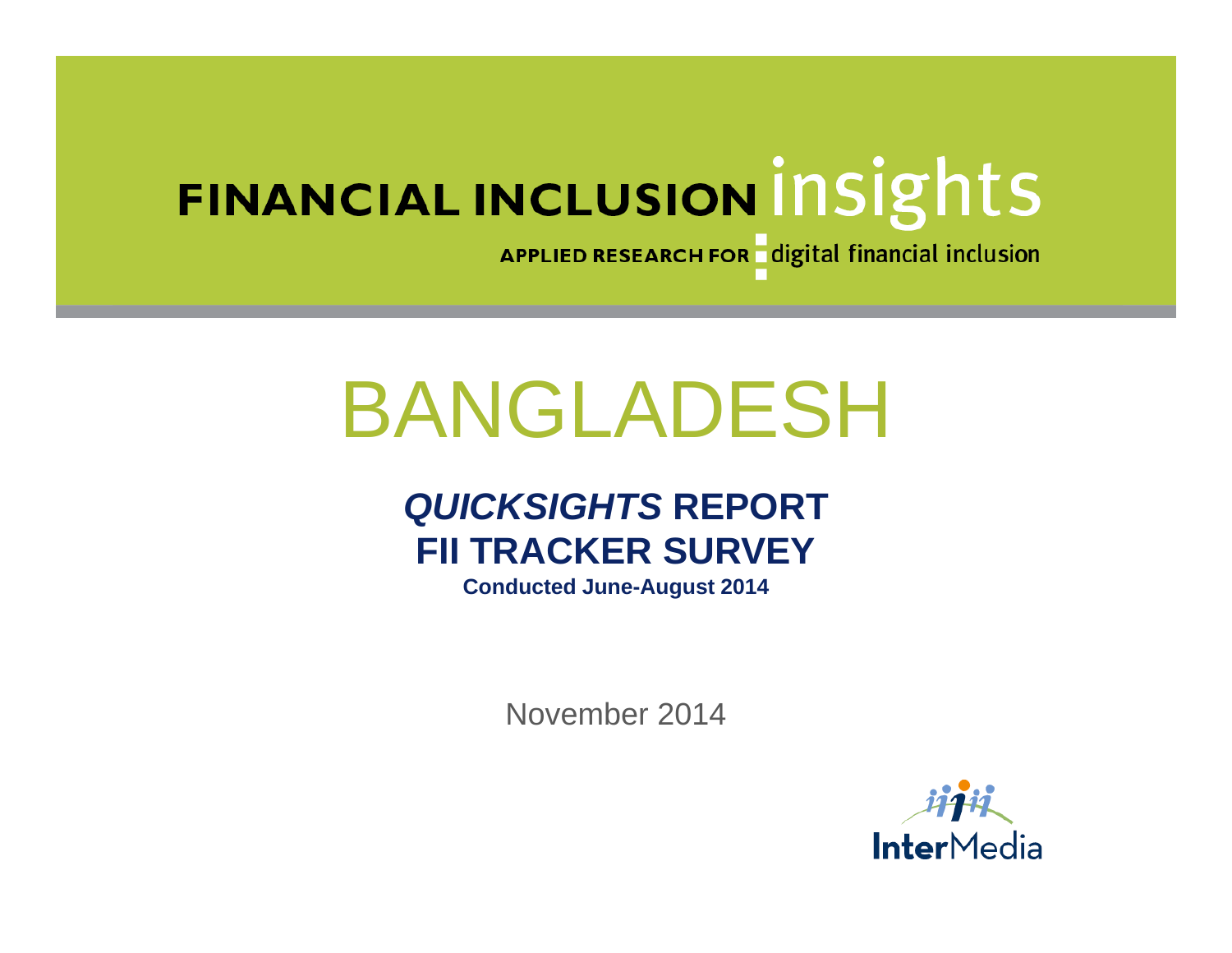APPLIED RESEARCH FOR digital financial inclusion

#### **BANGLADESH**

### **THE BANGLADESH FII TRACKER SURVEY - DETAILS**

#### **Survey summary**

- Annual, nationally representative survey (N=6,000) of Bangladeshi individuals aged 15+
- Face-to-face interviews lasting upwards of 60 minutes
- Second survey (wave 2) conducted from 6/16/2014 to 8/22/2014
- Tracks trends and market developments in DFS based on the information gathered in the first survey, conducted from 9/28/2013 to 11/7/2013

#### **Data collected**

- Basic demographics
- • Poverty measurement (Grameen Progress Out of Poverty Index)
- Access/use of mobile devices
- Access/use of mobile money
- Access/use of formal financial services (e.g., bank accounts)
- Access/use of semi-formal and informal financial services (e.g., SACCO, cooperatives, self-help groups)
- Financial literacy and preparedness
- Technical literacy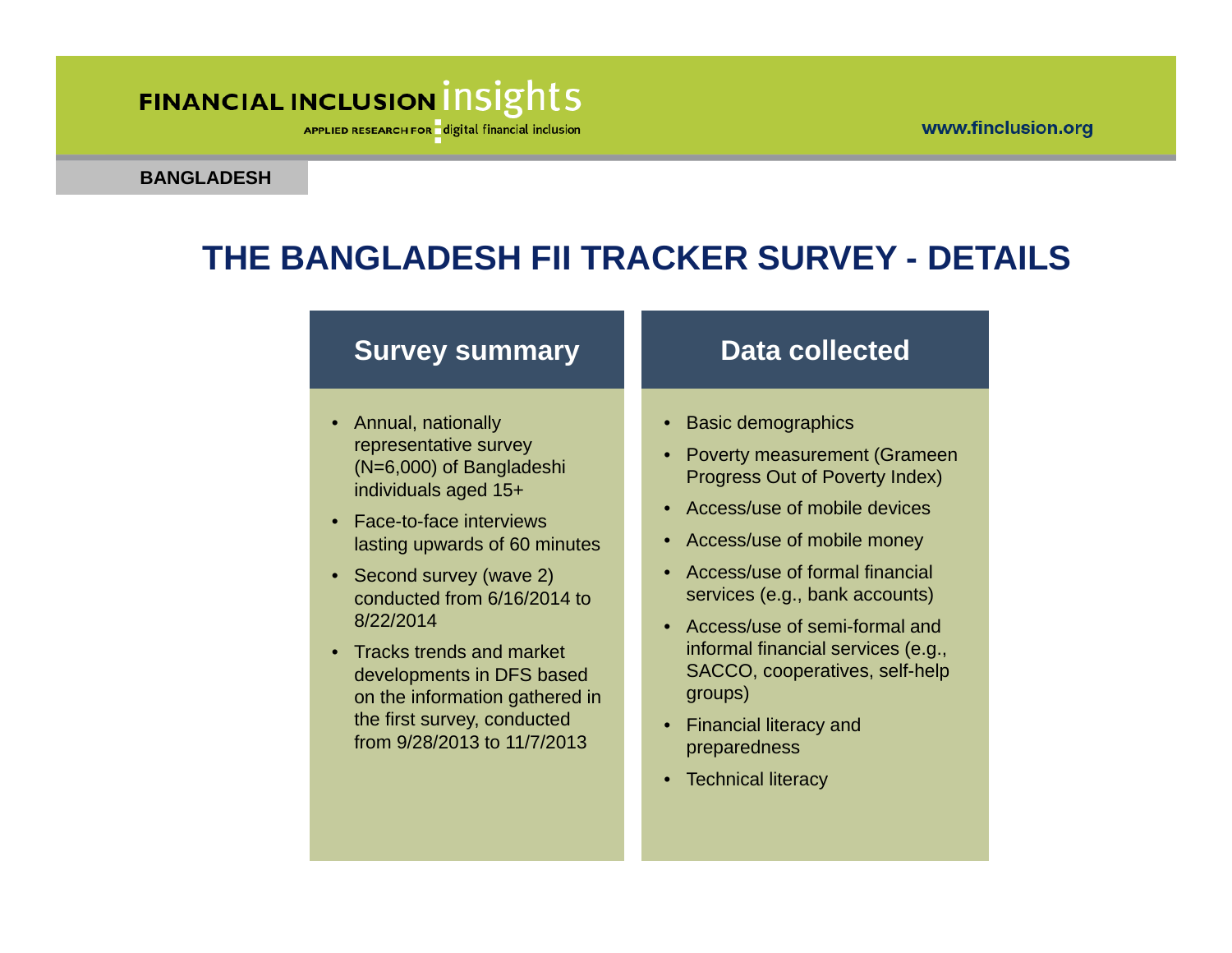APPLIED RESEARCH FOR digital financial inclusion

**BANGLADESH**

#### **Survey demographics**

| <b>Demographic</b>                | % of Survey<br>$(N=6,000)$ |
|-----------------------------------|----------------------------|
| <b>Male</b>                       | 51%                        |
| Female                            | 49%                        |
| Urban                             | 32%                        |
| Rural                             | 68%                        |
| Above the \$2.50/day poverty line | 26%                        |
| Below the \$2.50/day poverty line | 74%                        |
| Ages 15-24                        | 30%                        |
| Ages 25-34                        | 26%                        |
| Ages 35-44                        | 19%                        |
| Ages 45-54                        | 12%                        |
| Ages $55+$                        | 13%                        |

*Figures are weighted to reflect national census data demographics.*

*Source: InterMedia Bangladesh FII Tracker survey (N=6,000 15+) June-August 2014.*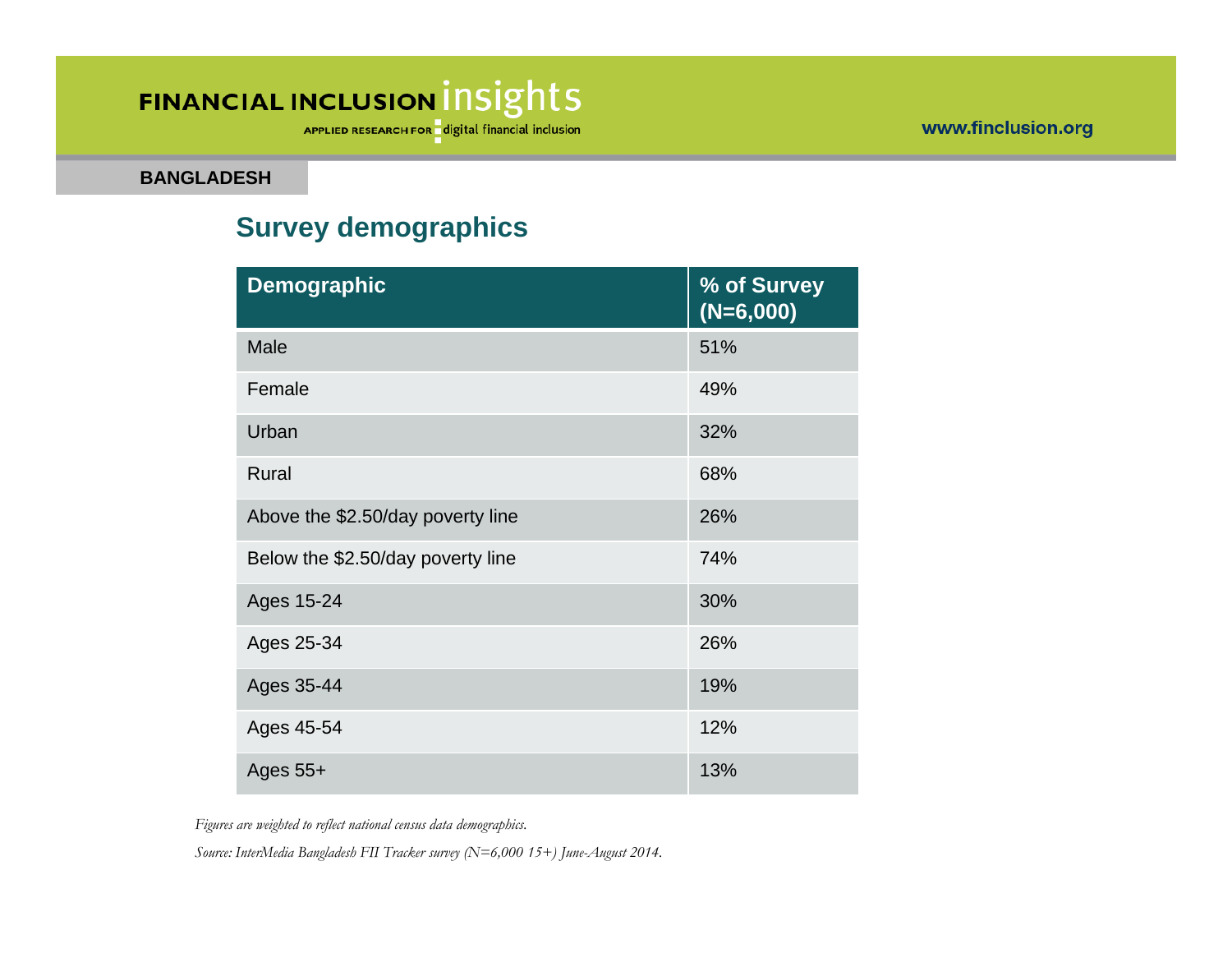APPLIED RESEARCH FOR digital financial inclusion

#### **BANGLADESH**

### **NOTABLE STATISTICS**

- **Close to four in 10 Bangladeshis (37 percent) are now financially included**.
	- – Registered mobile-money account use is now at 5 percent, up from 3 percent in 2013. Registered use of mobile money accounts among men, urban adults and those above the poverty line increased by significant margins. Static with 2013, more than two in 10 (23 percent) have access to mobile money accounts.
	- Two in 10 Bangladeshi adults (20 percent) have access to bank accounts, and nearly that (18 percent) are bank account holders.
	- – Two in 10 currently have an MFI account, which is the leading form of semi-formal or informal financial services in the country right now. It's more common for women (25 percent compared with 16 percent of men), those in rural areas (22 percent compared with 14 percent of those in urban areas), and those below the poverty line (22 percent compared with 15 percent of those above) to have an MFI.
- **Bangladeshis are aware of mobile money providers**, with nearly all individuals knowing at least one provider, and bKash far and away the most widely recognized. There is lesser awareness, however, of mobile money as a concept. Only about a third knew the term "mobile money."
- **bKash is the most commonly used mobile money provider**. In the past year, it has attracted users below the poverty line, in addition to its core customers who are primarily male and from rural areas.
- **The two most common motivators for opening a mobile money account are receiving or sending money** (54 percent and 30 percent, respectively).
- **Saving money registers as a reason to open an account.** While only among a small portion of the population (2 percent), this is a functional motivator to watch.
- **Once opened, Bangladeshis use their accounts for withdrawing, depositing** money (77 and 56 percent respectively), more so than for actually receiving or sending money.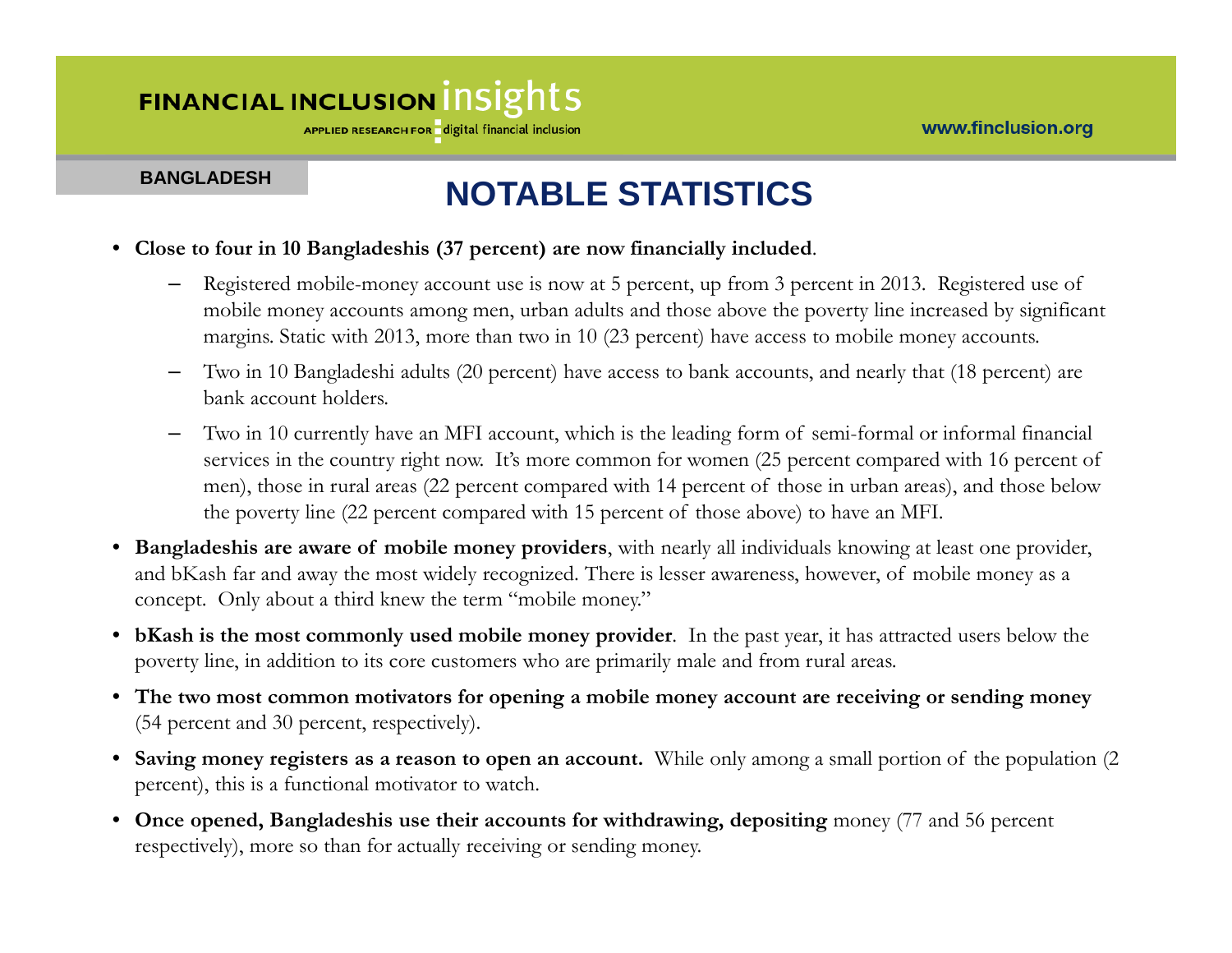APPLIED RESEARCH FOR digital financial inclusion

**BANGLADESH**

#### **Access and use of bank accounts is static, mobile money access and use increased**

#### **Bank and mobile-money (MM) account access and use: Wave I vs. Wave II**

(Shown: Percentage of Bangladeshi adults who fall into each category, N=6,000)



*OTC MM = users whose financial access is limited to over-the-counter mobile money use*

*Growth in registered and active registered mobile money account holders is significant at the 95% confidence level.*

*Source: InterMedia Bangladesh FII Tracker survey (N=6,000, 15+) September-November 2013*; *June-August 2014.*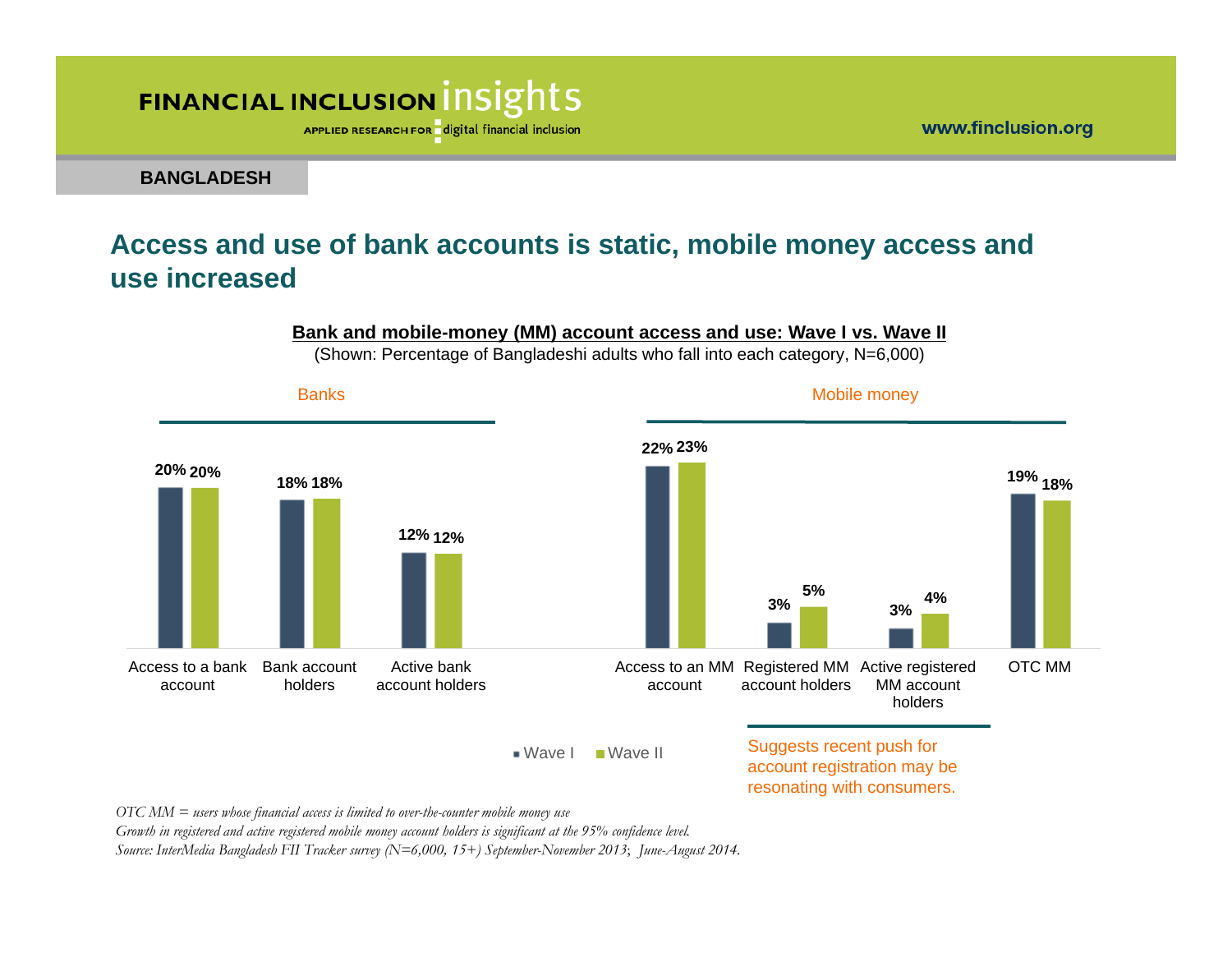APPLIED RESEARCH FOR digital financial inclusion

**BANGLADESH**

### **Five percent of Bangladeshis have mobile money (MM) accounts, extending total financial inclusion to 37 percent**



#### *% of total population*

www.finclusion.org

Non-Bank = Those with accounts at non-bank formal and semi-formal financial institutions, including MFIs, that offer services beyond credit

Both = Those with a bank/non-bank account, and a registered mobile money account

OTC = Users whose financial access is limited to "over-the-counter" digital payments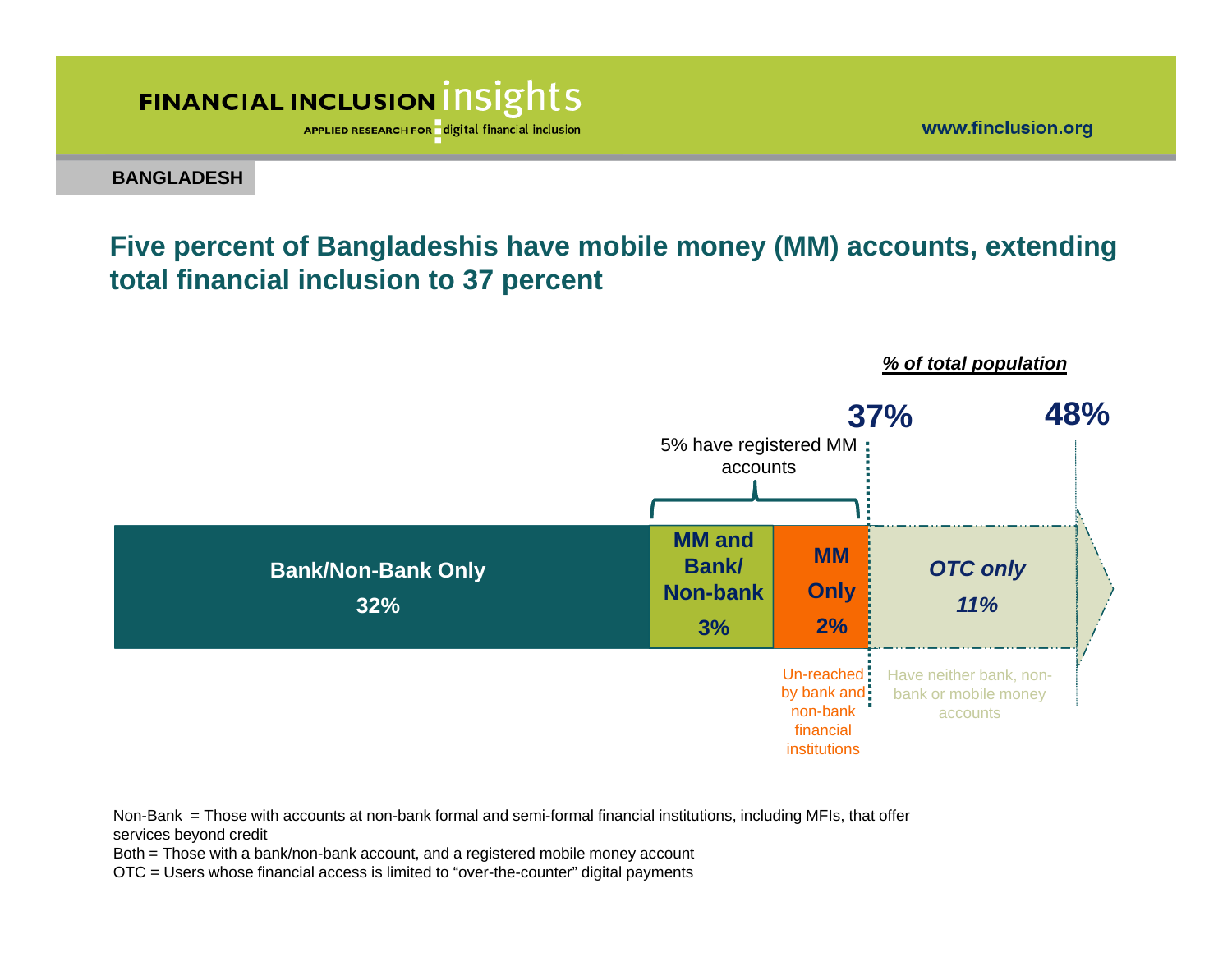

**BANGLADESH**

### **Bank and mobile money accounts are more prevalent among men and urban residents; MFIs and other non-bank financial institutions are more prevalent among women, rural residents and those below the poverty line**



*Categories are not mutually exclusive*

*Source: InterMedia Bangladesh FII Tracker survey (N=6,000, 15+) June-August 2014.* 

www.finclusion.org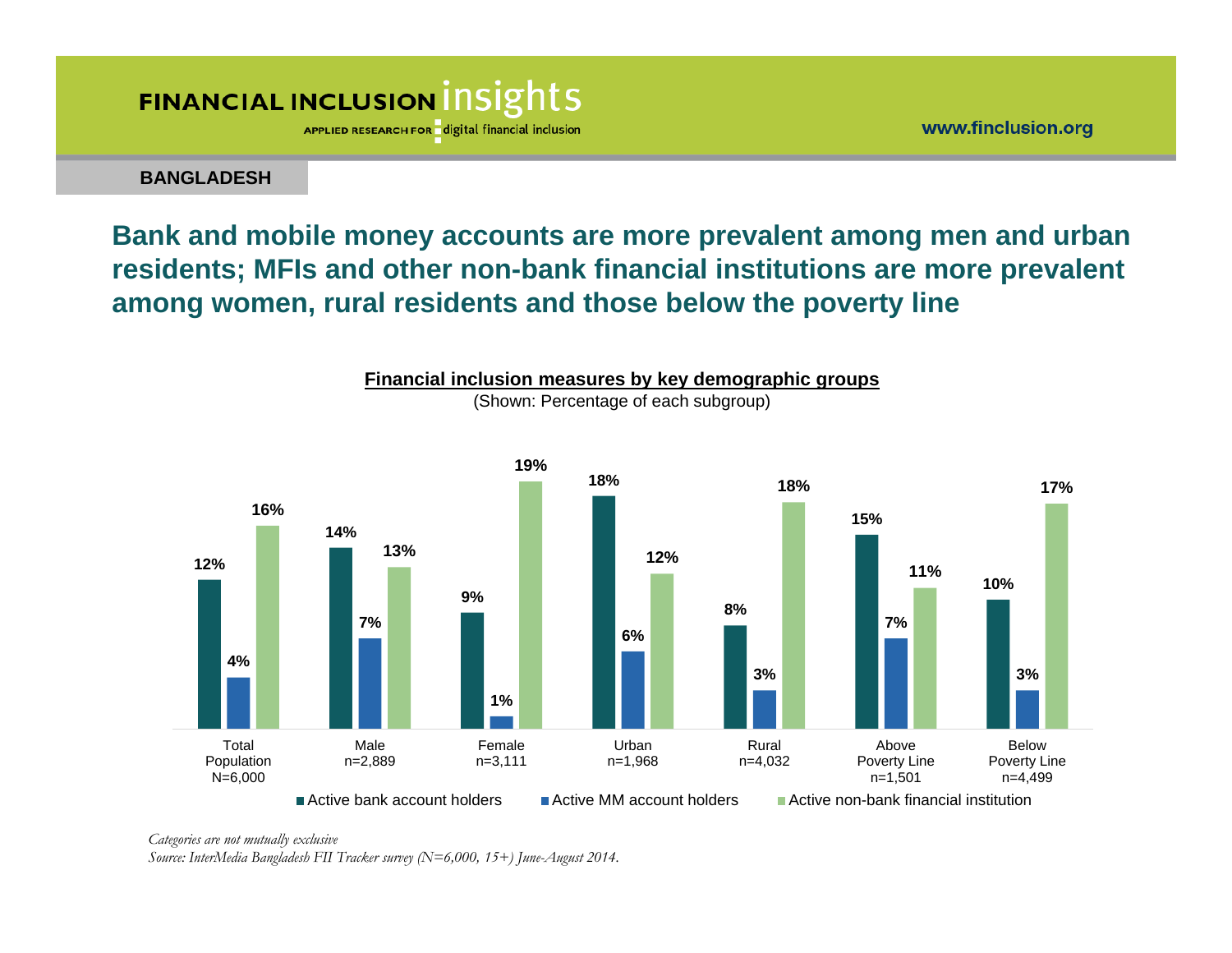APPLIED RESEARCH FOR digital financial inclusion

**BANGLADESH**

### **One in 10 uses a digital stored-value account, but few use it as an access channel for other financial services**

| Main FSP Indicator                                                                                                                                             | $\frac{0}{0}$ | Base n | <b>Base</b><br><b>Definition</b> |
|----------------------------------------------------------------------------------------------------------------------------------------------------------------|---------------|--------|----------------------------------|
| Adults (15+) who have active digital stored-value accounts                                                                                                     | 11.0%         | 6,000  | All adults                       |
| Poor adults (15+) who have active digital stored-value accounts                                                                                                | 9.1%          | 4,499  | All poor                         |
| Rural women (15+) who have active digital stored-value accounts                                                                                                | 4.8%          | 2,032  | All rural<br>females             |
| Adults (15+) who have active digital stored-value accounts and use<br>them to access other financial services (beyond basic wallet, P2P, and<br>bill pay)      | 3.7%          | 6,000  | All adults                       |
| Poor adults (15+) who have active digital stored-value accounts and<br>use them to access other financial services (beyond basic wallet, P2P,<br>and bill pay) | 3.5%          | 4,499  | All poor                         |
| Rural women (15+) who have active digital stored-value accounts and<br>use them to access other financial services (beyond basic wallet, P2P,<br>and bill pay) | 2.6%          | 2,032  | All rural<br>females             |

*Source: InterMedia Bangladesh FII Tracker survey (N=6,000, 15+) June-August 2014.*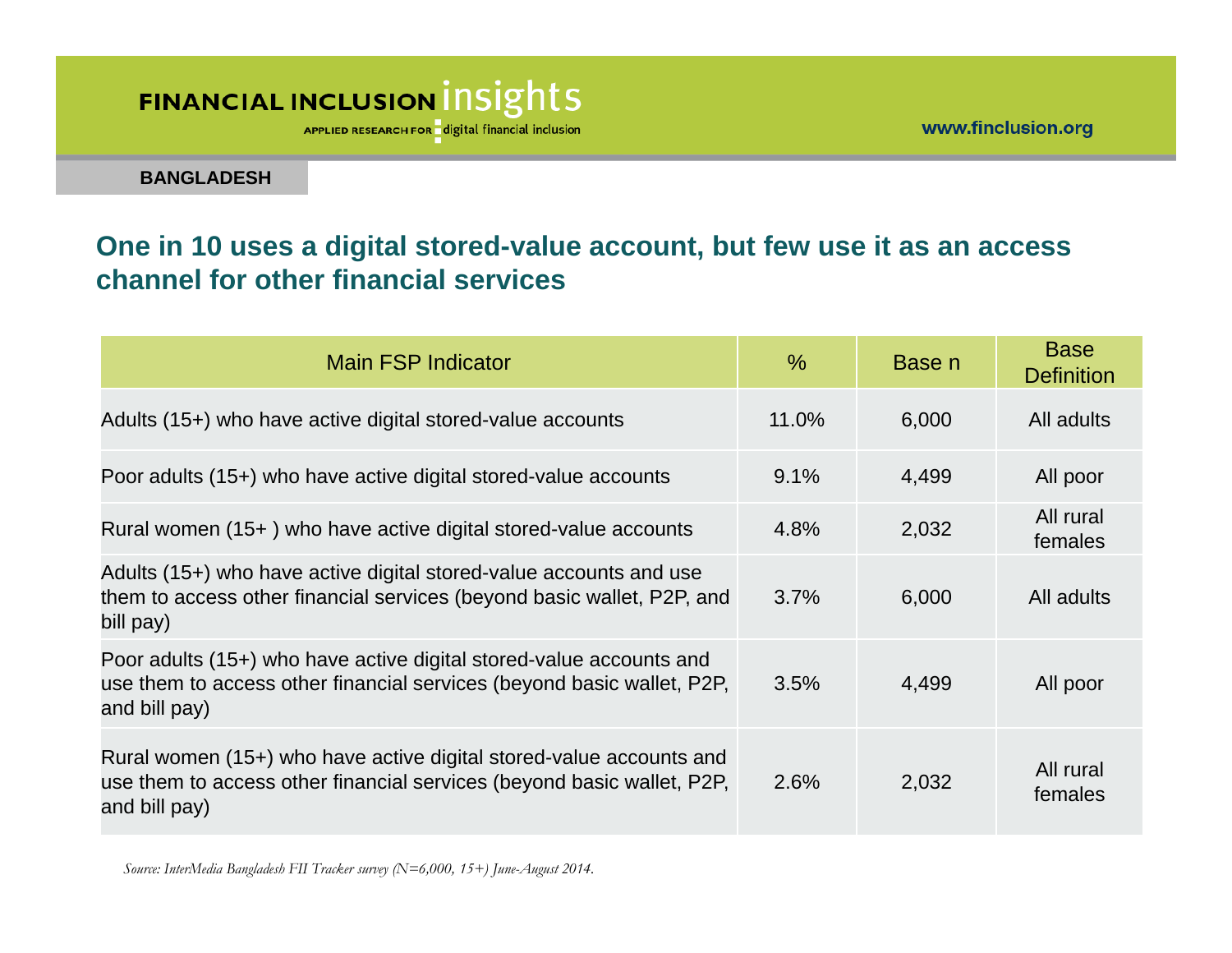APPLIED RESEARCH FOR digital financial inclusion

**BANGLADESH**

### **More are aware of mobile money providers than the concept of mobile money**

#### **Awareness of "mobile money" as a concept**

(Shown: Percentage of Bangladeshi adults, N=6,000) (Shown: Percentage of Bangladeshi adults, N=6,000)



#### Among those aware

- 100% are aware of at least one mobile money provider
- 34% have used mobile money
- 10% have registered mobile money accounts and the state of the state of the state of the state of the state of the state of the state of the state of the state of the state of the state of the state of the state of the state of the state of t



Aware Unaware

**Awareness of at least one mobile money provider**

#### Among those aware

- 39% are aware of the concept of mobile money
- 25% have used mobile money
- 6% have registered mobile money accounts

*Categories are not mutually exclusive. Source: InterMedia Bangladesh FII Tracker survey (N=6,000, 15+) June-August 2014.*  www.finclusion.org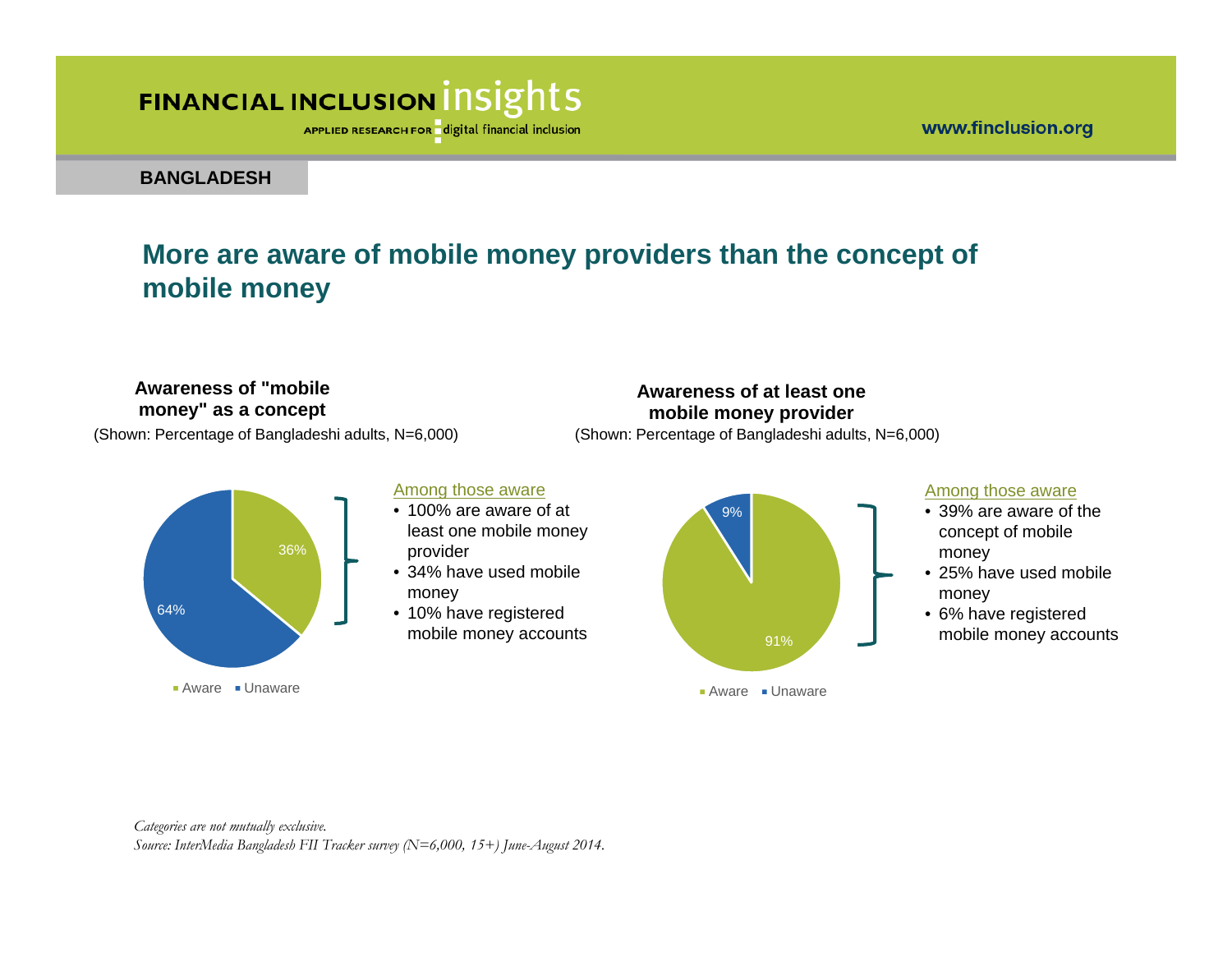

**BANGLADESH**

### **Mobile money account usage has increased significantly among men, urban adults and those above the poverty line**



(Shown: Percentage of Bangladeshi adults who fall into each category, N=6,000)

**Demographic trends for mobile money account use** 

*Differences in waves are significant at the 95% confidence level for male, urban and below poverty line. Categories are not mutually exclusive. Source: InterMedia Bangladesh FII Tracker survey (N=6,000, 15+) September-November 2013*; *June-August 2014.*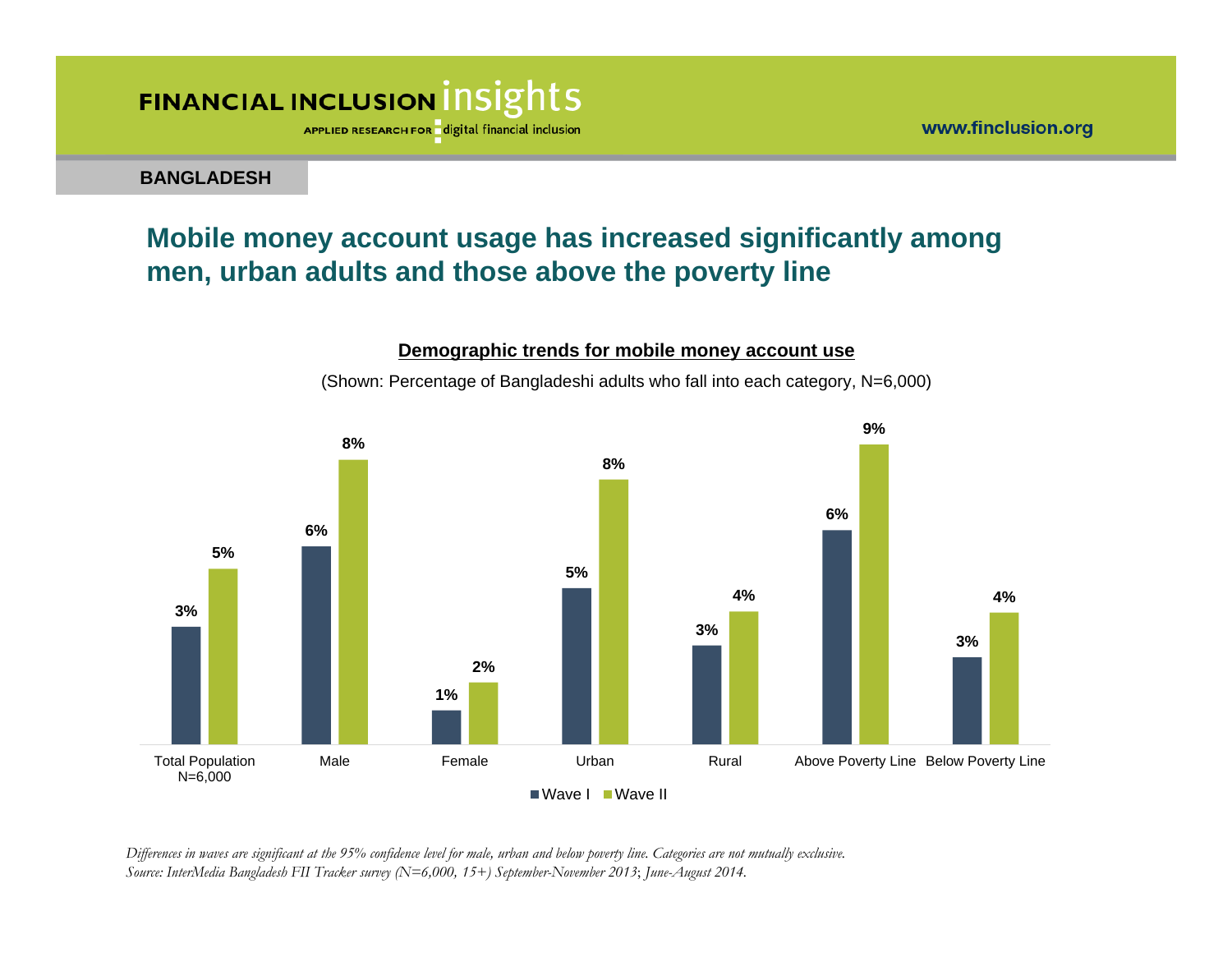APPLIED RESEARCH FOR digital financial inclusion

www.finclusion.org

**BANGLADESH**

#### **Mobile money account holders first became aware of the service mostly from television and word of mouth, followed by billboards**

*"From which source of information did you first learn about this mobile money service?"*

| Rank              | <b>Top 5 initial sources</b><br>(percentage of active mobile money account holders) | % - Wave 1<br>$(n=141)$ | % - Wave 2<br>$(n=225)$ |
|-------------------|-------------------------------------------------------------------------------------|-------------------------|-------------------------|
| 4                 | <b>Television</b>                                                                   | 64                      | 76                      |
| $\bf(2)$          | Family and/or friends                                                               | 30                      | 35                      |
| $\bf(3)$          | <b>Billboards</b>                                                                   | 29                      | 26                      |
| $\left( 4\right)$ | Transactional mobile money agents                                                   | $\overline{7}$          | 8                       |
| $\bf (5)$         | Radio                                                                               | $\overline{2}$          | $\overline{2}$          |
| $\bm{6}$          | Field agents/promoters of mobile money                                              | 2                       | 0.4                     |

*Question allowed multiple responses.* 

*Source: InterMedia Bangladesh FII Tracker survey (N=6,000, 15+) September-November 2013*; *June-August 2014.*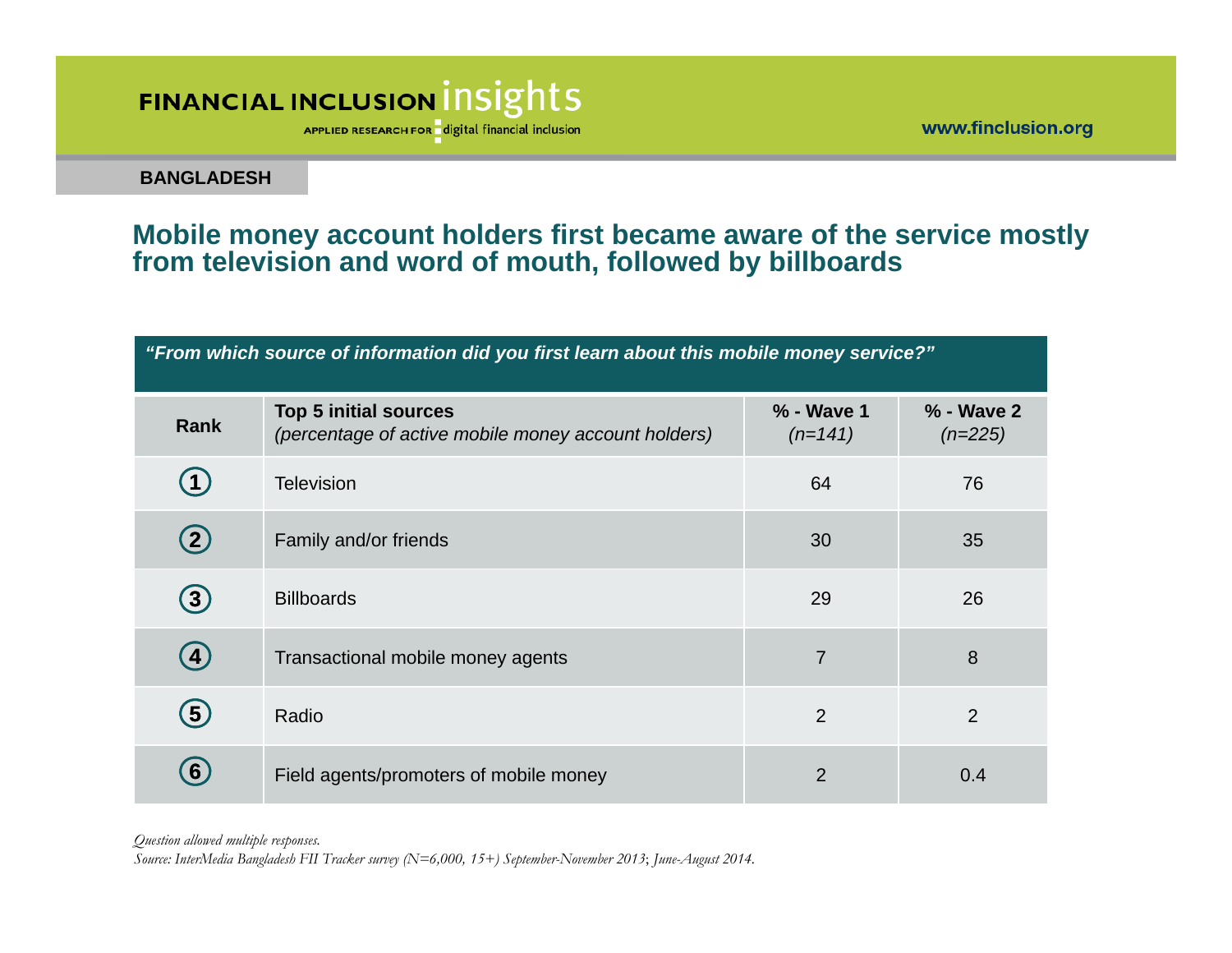APPLIED RESEARCH FOR digital financial inclusion

**BANGLADESH**

### **Bangladeshis are most likely to open a mobile money account to send/receive money; deposits/withdrawals are top uses once accounts are opened**

| <b>Rank</b>                     | Top reasons for starting to use an<br>MM account $(n=225)$         | %              | <b>Rank</b>        | Top uses for MM accounts (percentage of<br>active account holders n=225)          | $\frac{9}{6}$ |
|---------------------------------|--------------------------------------------------------------------|----------------|--------------------|-----------------------------------------------------------------------------------|---------------|
|                                 | I had to receive money from another<br>person                      | 54             |                    | Withdraw money                                                                    | 77            |
| $\mathbf{2}$                    | I had to send money to another<br>person                           | 30             | $\mathbf{2}$       | Deposit money                                                                     | 56            |
| $\left( 3\right)$               | I saw other people using it and<br>wanted to try myself            | $\overline{4}$ | $\left[ 3 \right]$ | Receive money from other people for<br>regular support/allowances, or emergencies | 24            |
| $\left  \boldsymbol{4} \right $ | Most of my friends/family members<br>are already using it          | 3              | $\overline{4}$     | Buy airtime top-ups                                                               | 16            |
| (5)                             | I saw posters/billboards/radio/TV<br>advertising that convinced me | $\overline{2}$ | (5)                | Receive money from other people for other<br>reasons or no particular reason      | 15            |
| 6                               | I wanted to start saving money with a<br>mobile money account      | $\overline{2}$ | $6 \,$             | Send money to other people for other<br>reasons or no particular reason           | 14            |

Savings emerges as a reason to open an account (requires registered account)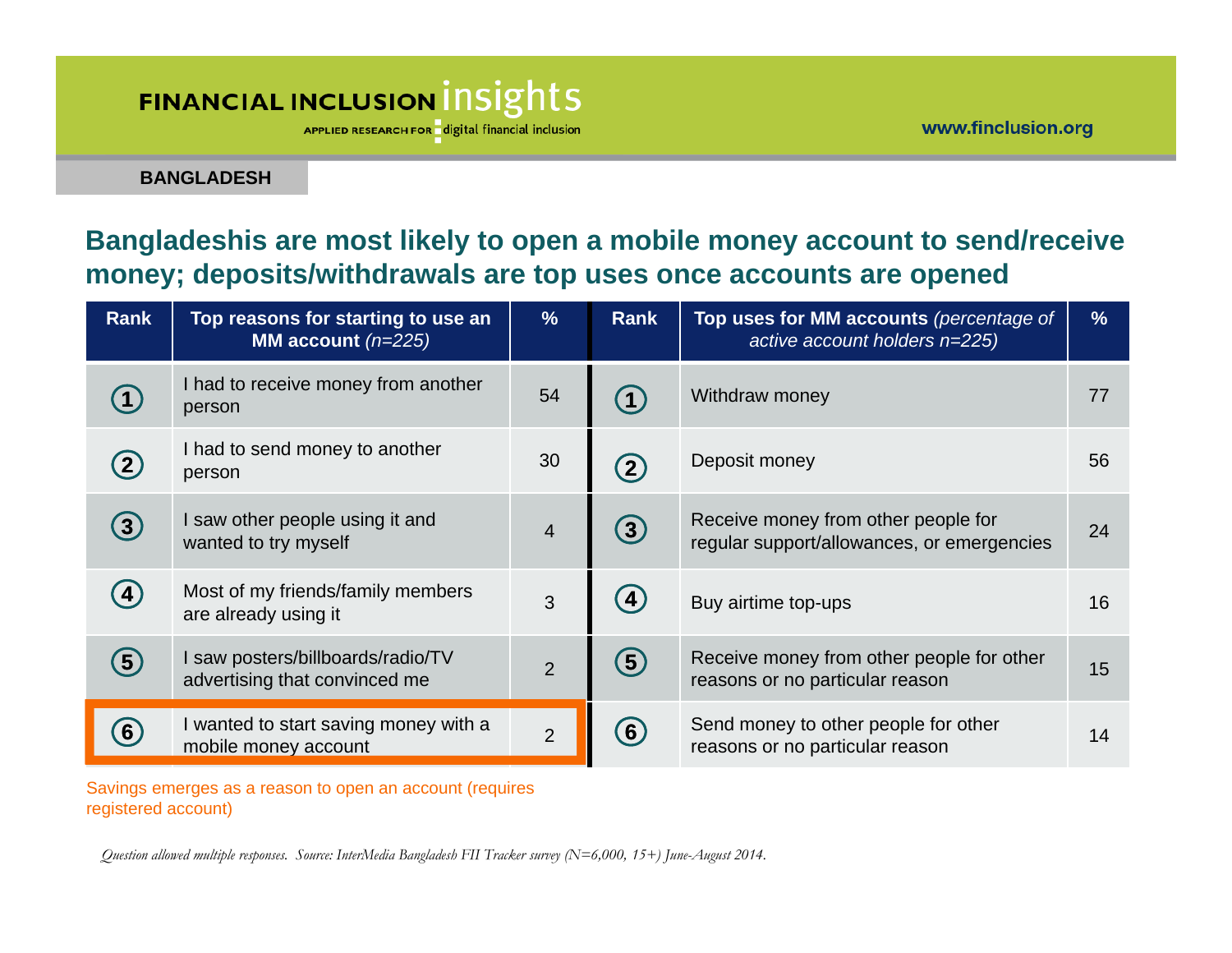APPLIED RESEARCH FOR digital financial inclusion

**BANGLADESH**

### **The use of advanced mobile money services is rare but emerging as more services become available**



**Advanced mobile money account uses** 

*Question allowed multiple responses.* 

*Source: InterMedia Bangladesh FII Tracker survey (N=6,000, 15+) June-August 2014.* 

www.finclusion.org

savings product.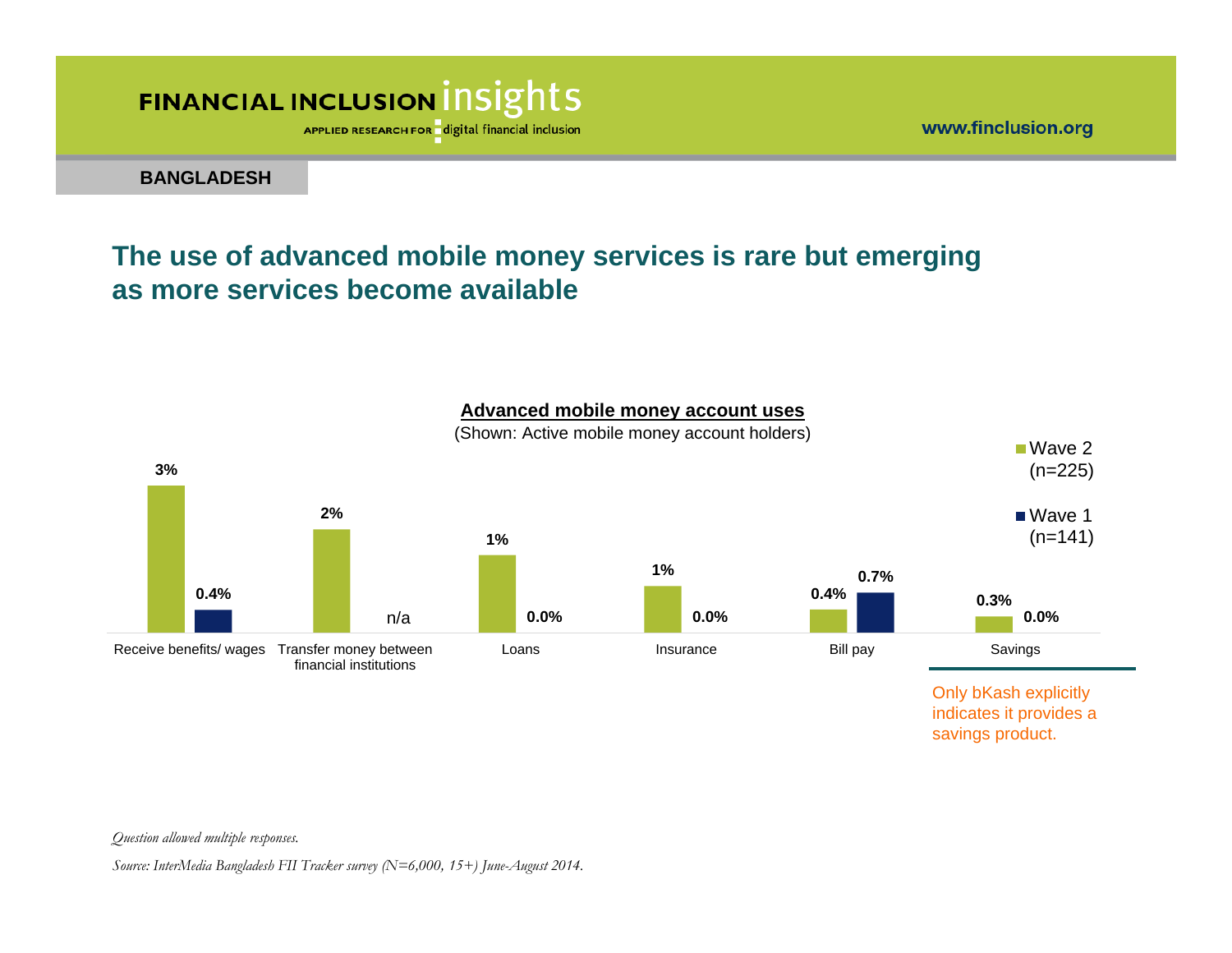APPLIED RESEARCH FOR digital financial inclusion

#### **BANGLADESH**

#### **bKash is more commonly used than any other mobile money provider; its customers are more likely to be lower income, rural and female**





bKash users below the poverty line increased from 52 to 59 percent since wave 1.

DBBL users' demographics shifted to being less maledominant (94 to 85 percent) and from primarily rural (58 percent) to much more urban (61 percent).

*Source: InterMedia Bangladesh FII Tracker survey (N=6,000, 15+) September-November 2013; June-August 2014.* 

*Active mobile money account holders can have accounts with more than one provider.*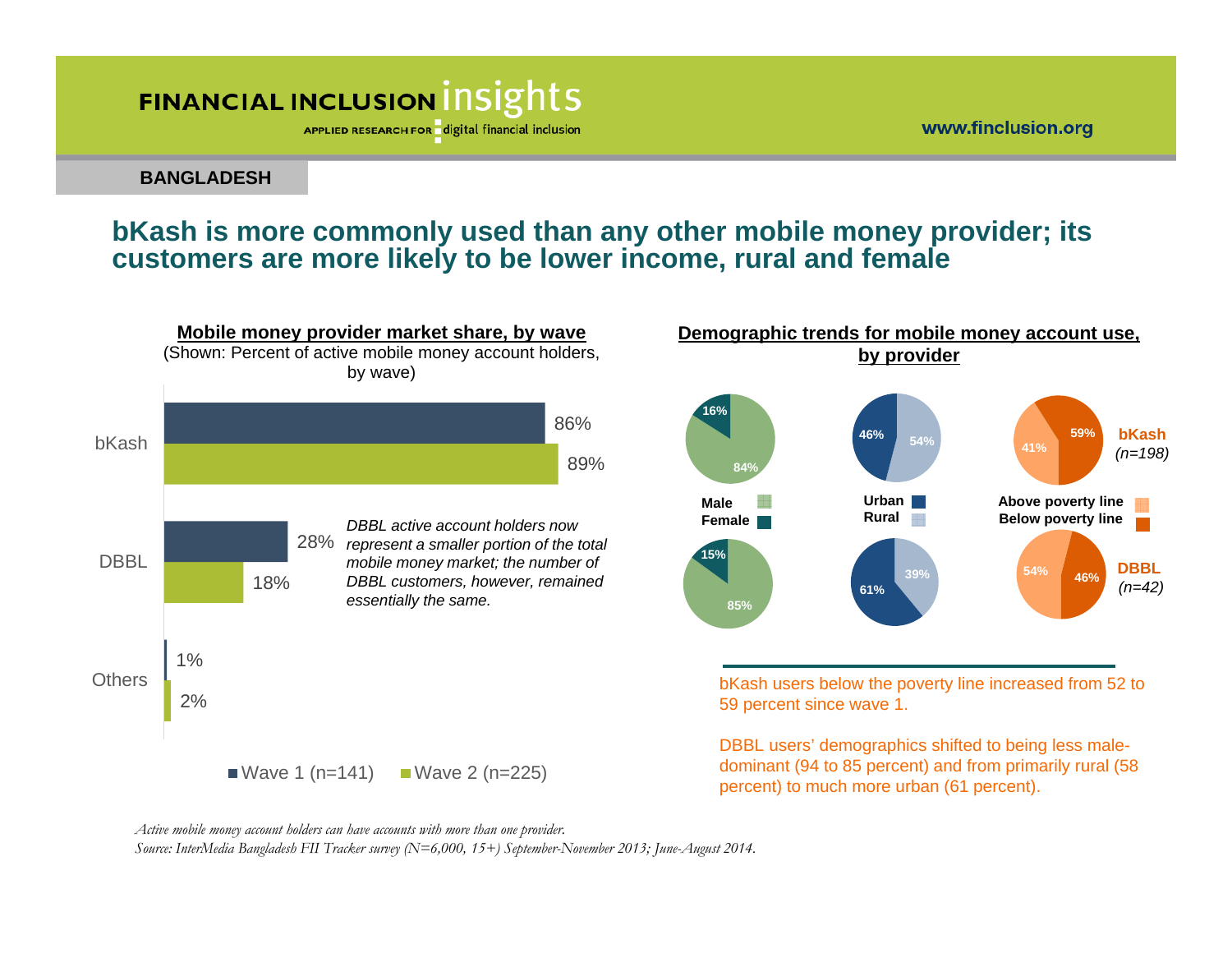APPLIED RESEARCH FOR digital financial inclusion

**BANGLADESH**

### **A small percentage of active bank account holders use services beyond cash withdrawals and deposits**

www.finclusion.org

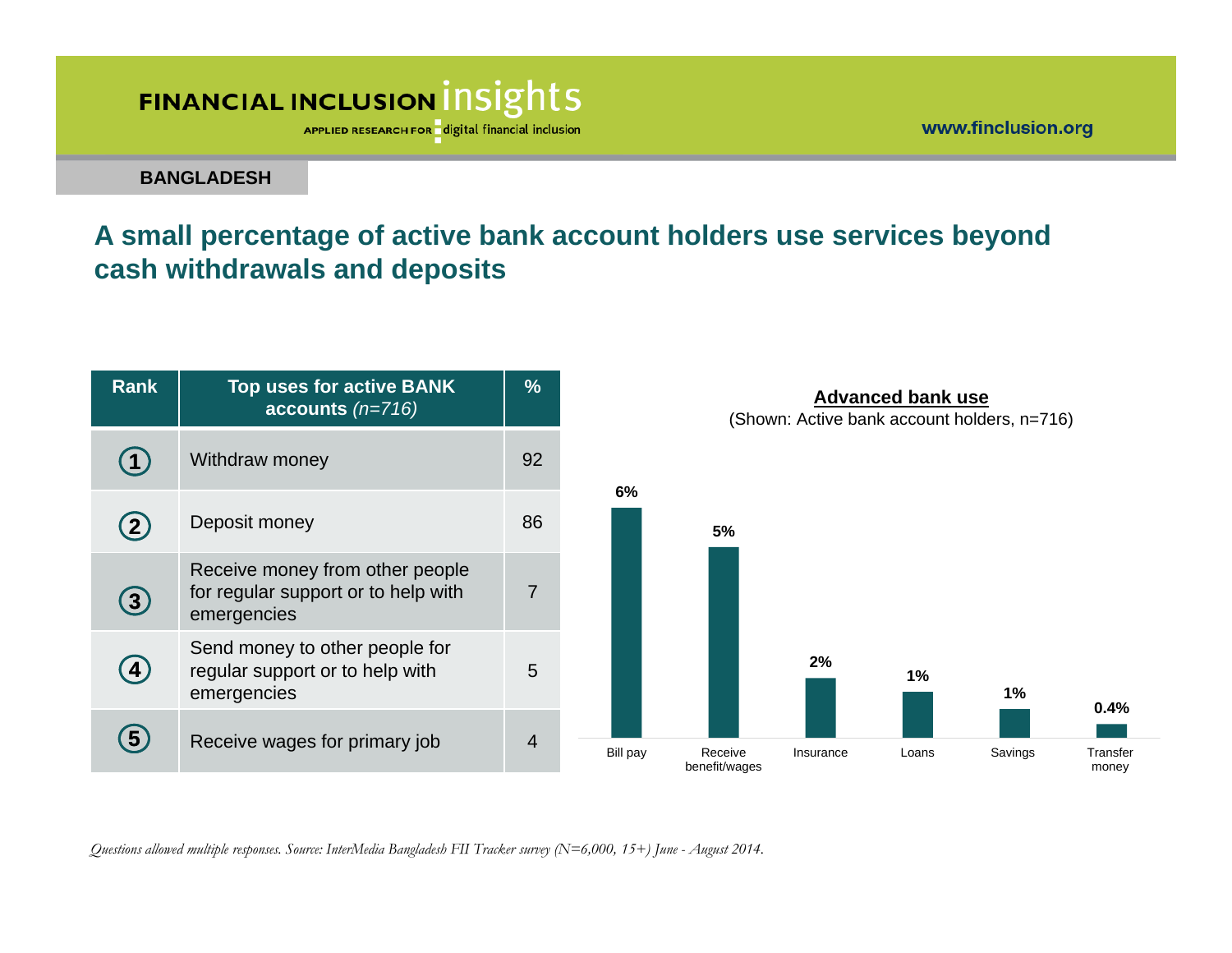APPLIED RESEARCH FOR digital financial inclusion

#### **BANGLADESH**

### **Digital access is widespread: Nearly six in 10 account holders can access their bank accounts through some form of digital means**

www.finclusion.org

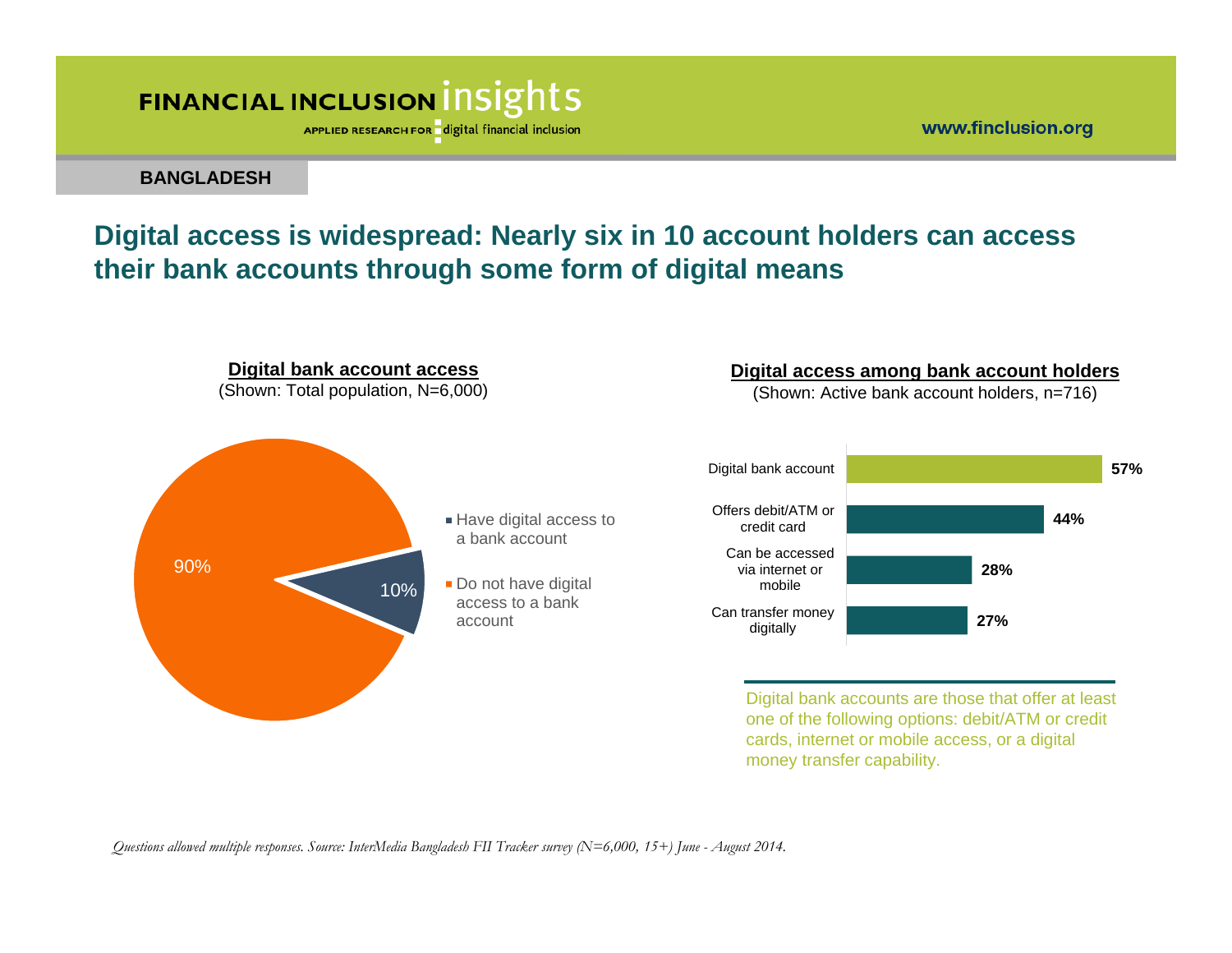**Financial institution usage** (Shown: Percentage of non-bank financial institution

APPLIED RESEARCH FOR digital financial inclusion

www.finclusion.org

**Registered MFI users by demographic**

**BANGLADESH**

#### **Microfinance institutions are the most popular form of semi-formal or informal financial services**

**20%3%0.6%0.3%17%2%0.5%0.2%**MFICooperative Village level savings group Post office bank**20%16%25%15%22%14%22%**Total**Population** N=6,000 Malen=2,889 Femalen=3,111 Urbann=1,968 Ruraln=4,032 AbovePoverty Line Poverty Line n=1,501 Belown=4,499 Microfinance institutions are somewhat unique in that more women than men are registered users of the service. For the other two widely used forms of financial services in Bangladesh – banks and mobile money – men are the primary users with nearly double (or more) the number of registered account holders as compared with women. account holders among the total population, N=6,000)

Registered User Active User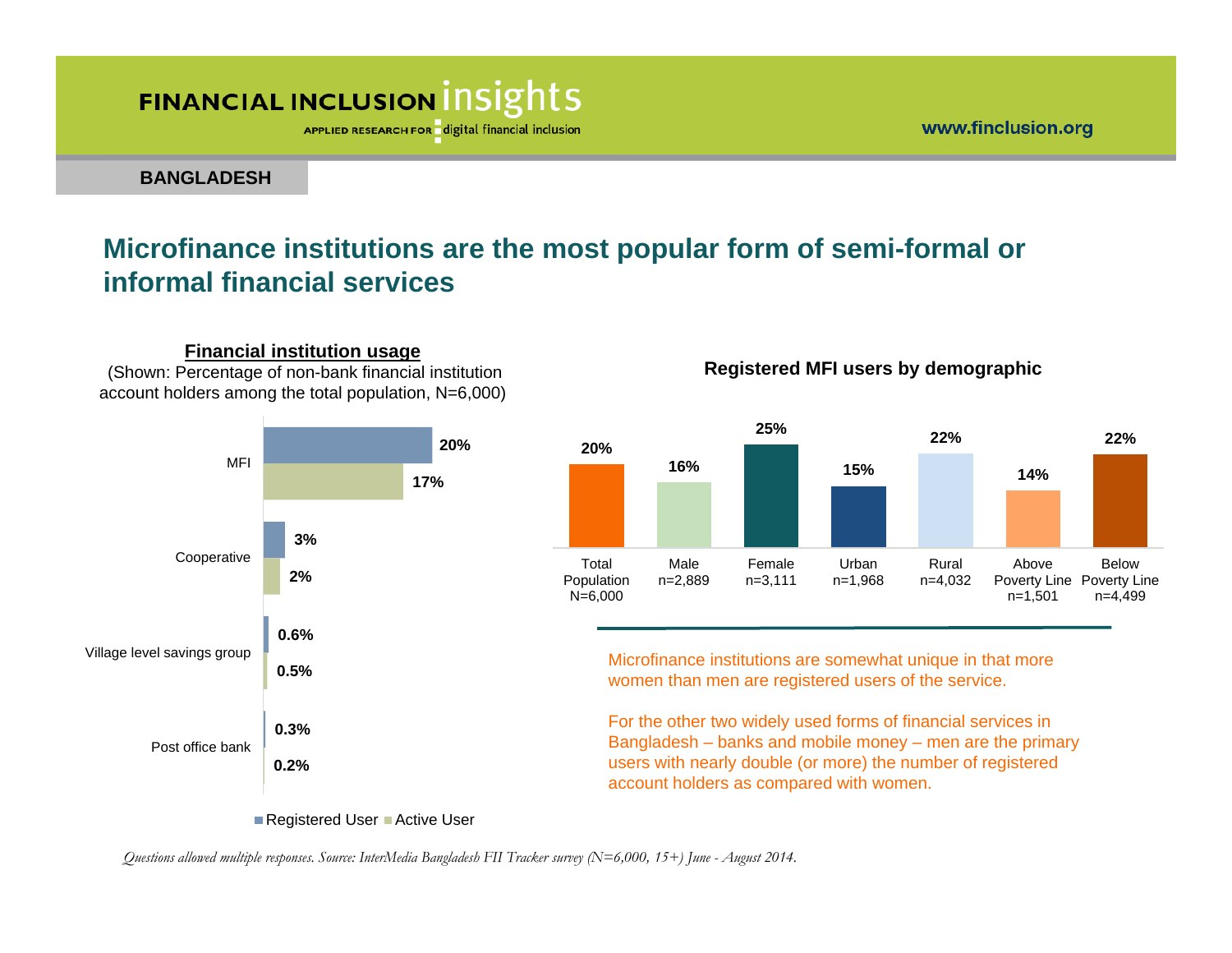APPLIED RESEARCH FOR digital financial inclusion

**BANGLADESH**

### **The large majority of microfinance institutions in Bangladesh provide services beyond credit, most notably savings**



 $\blacksquare$  Savings and other banking services  $\blacksquare$  Credit only  $\blacksquare$  Non-users



85%



While extending credit remains a core function of MFIs in Bangladesh, over two-thirds of users saved money at their MFI.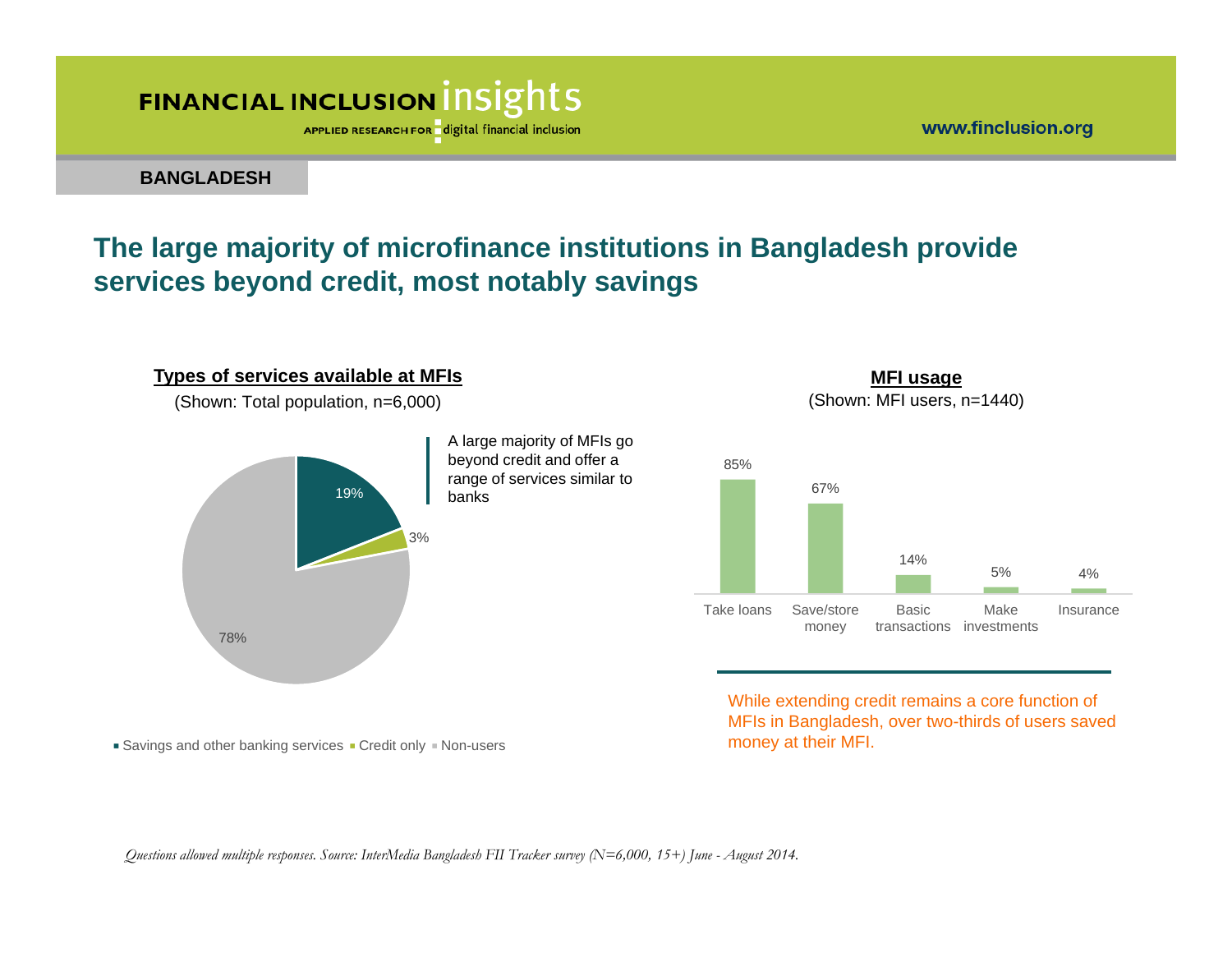APPLIED RESEARCH FOR digital financial inclusion

### **GLOSSARY OF TERMS**

- **Access -** Access to a bank account or mobile money account means a respondent can use bank/mobile money services either via their own account or via an account of another person.
- **Active account holder** An individual who has a registered DFS account and has used it in the last 90 days.
- **Active user** An individual who has used any DFS for any type of transaction in the past 90 days via his/her own account or somebody else's account.
- $\bullet$ **Adults with DFS Access** – Adults who either own a DFS account or have access to someone else's account.
- •**Below the Poverty Line** - In this particular study, adults living on less than \$2.50 per day, as classified by the Grameen PPI.
- $\bullet$  **Digital financial services (DFS)** – Financial services that are provided through an electronic platform (mobile phones, electronic cards, the internet, etc.). **For this particular study, digital financial services include bank services and mobile money services**.
- •**Digital stored-value account (DSVA)** – An account in which funds or monetary value are represented in a digital electronic format and can be retrieved/transferred by the owner of the account remotely, without him/her physically present at a branch of a financial institution providing the account. For this particular study, DSVAs include a bank card (debit or credit) and a mobile money account.
- **Financial inclusion**  A state in which all people who are able to use them have access to a full suite of quality financial services, provided at affordable prices, in a convenient manner, and with dignity for the clients.
- **Financially included**  An adult who owns or has access to digital financial services.
- **Grameen Progress out of Poverty Index (PPI)**  A poverty measurement tool from the Grameen Foundation wherein a set of country-specific questions are used to compute the likelihood that a household is living below the poverty line.
- **Lapsed registered/non-registered user**  An individual who has used a DFS on their own or somebody else's account, but has not done so in the last 90 days.
- **Mobile money (MM)**  A service in which a mobile phone is used to access financial services.
- **Registered active user**  A person with a registered DFS account that has used it in the last 90 days.
- **Services beyond basic wallet**  DFS transactions that go beyond simple deposits, withdrawals or money transfers.
- **Urban/rural**  Urban and rural persons are defined according to their residence in urban or rural areas as prescribed by the national bureau of statistics.